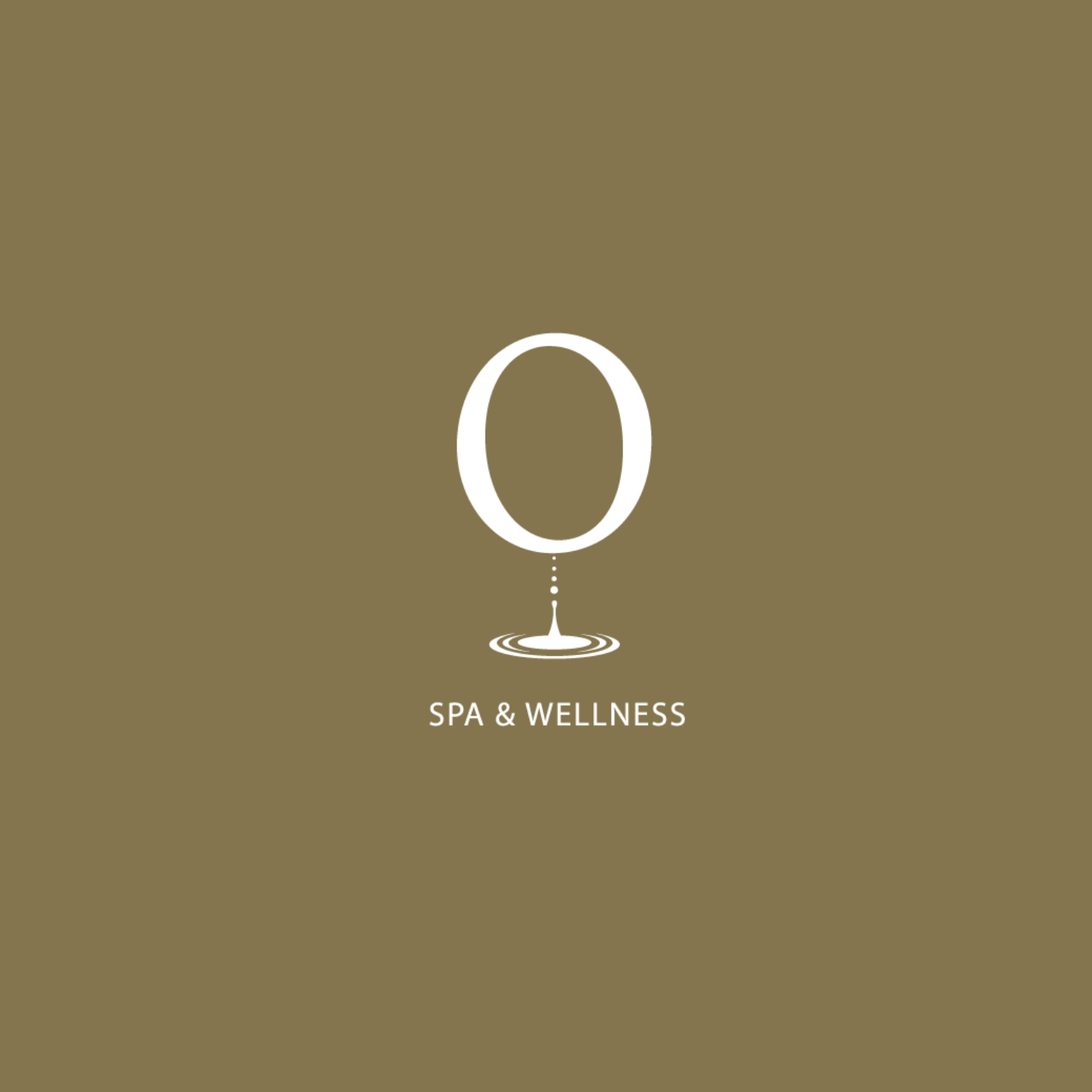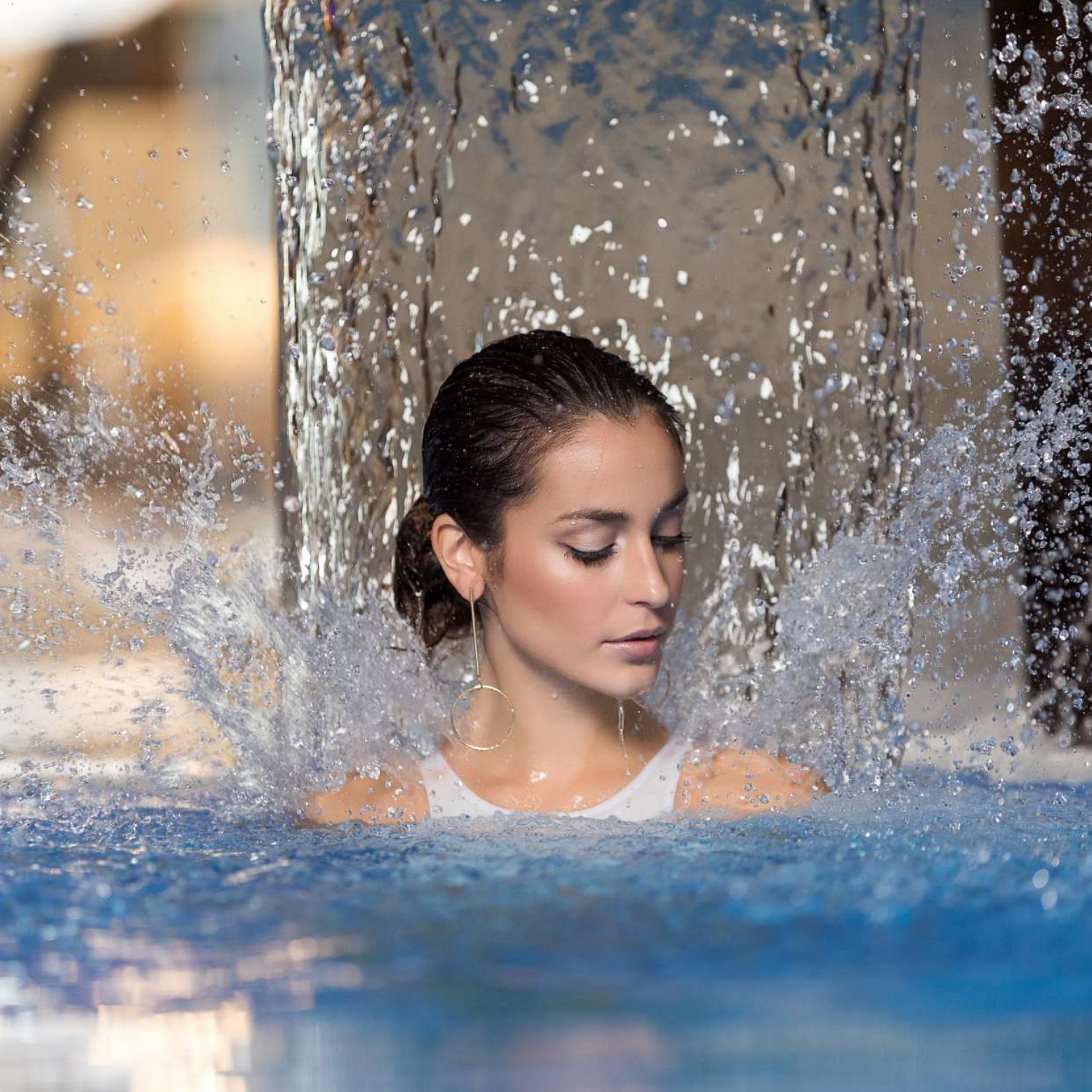En O Spa adoptamos una nueva forma holística de wellness. Hemos creado un lugar de relax. Nuestro concepto de Spa está basado en la utilización de productos exclusivos. Nuestros terapeutas están formados en diferentes artes y están dispuestos a aconsejarles sobre los tratamientos que más se adapten a sus necesidades del momento. Nuestra meta es lograr un despertar de sensaciones que transformen su cuerpo y mente.

At O Spa we adopt a new holistic approach to Wellness. We have created a place to relax. Our Spa concept is based on the use of exclusive products. Our therapists are trained in various techniques and are willing to advice you on the most appropriate treatments according to your needs. Our aim is to achieve an awakening of sensations that transform your body and soul.

Im O Spa haben wir uns einer neuen, holistischen Art des Wohlbefindens hingegeben. Wir haben einen Raum zum Entspannen geschaffen und unser SPA-Konzept beruht auf der Verwendung von exklusiven Produkten. Unsere Therapeuten sind in zahlreichen Massagetechniken ausgebildet und beraten Sie gern dazu, welche Behandlungen für Sie empfehlenswert sind. Unser Ziel ist es, Körper und Geist durch das Erwachen aller Sinne zu Entspannung und Harmonie zu führen.

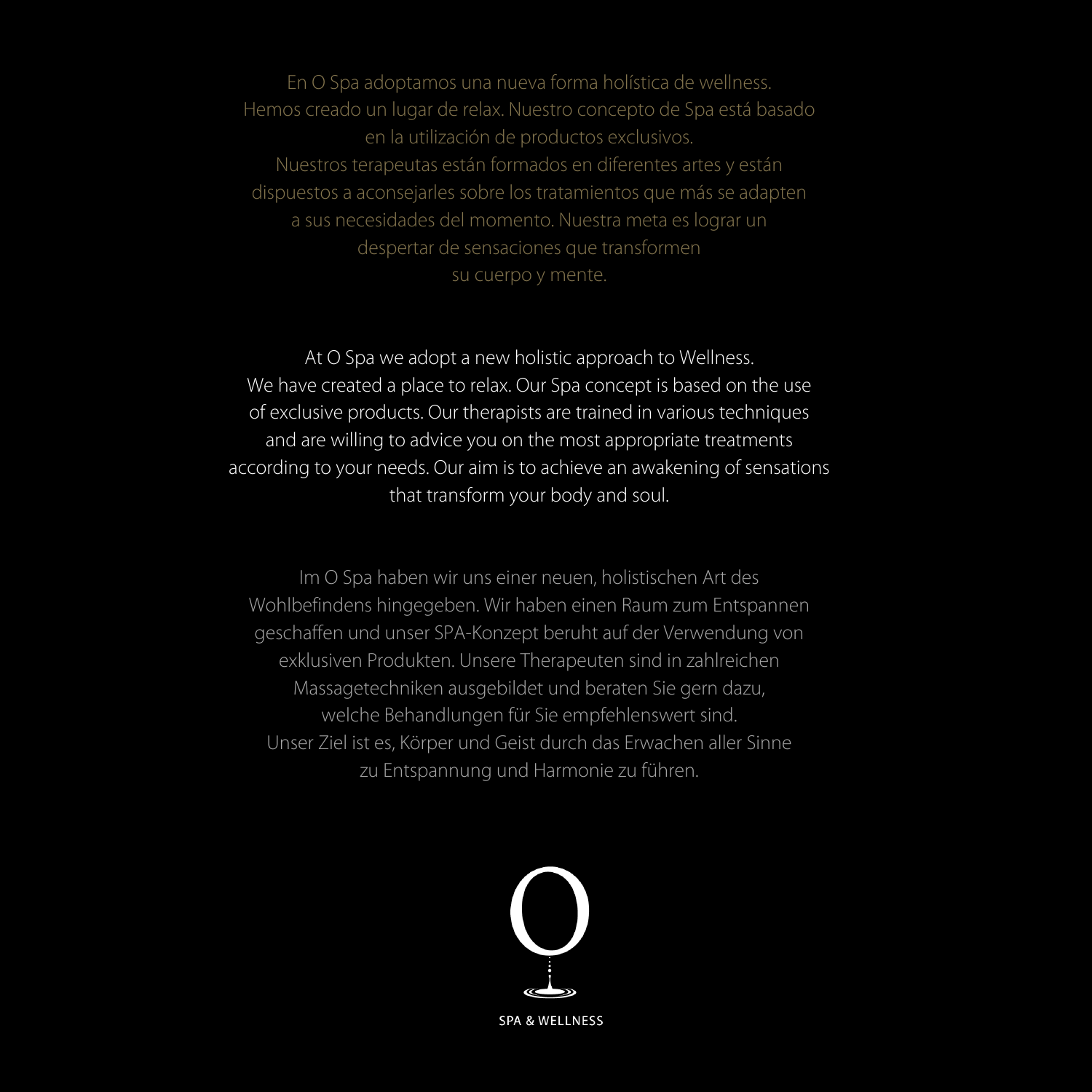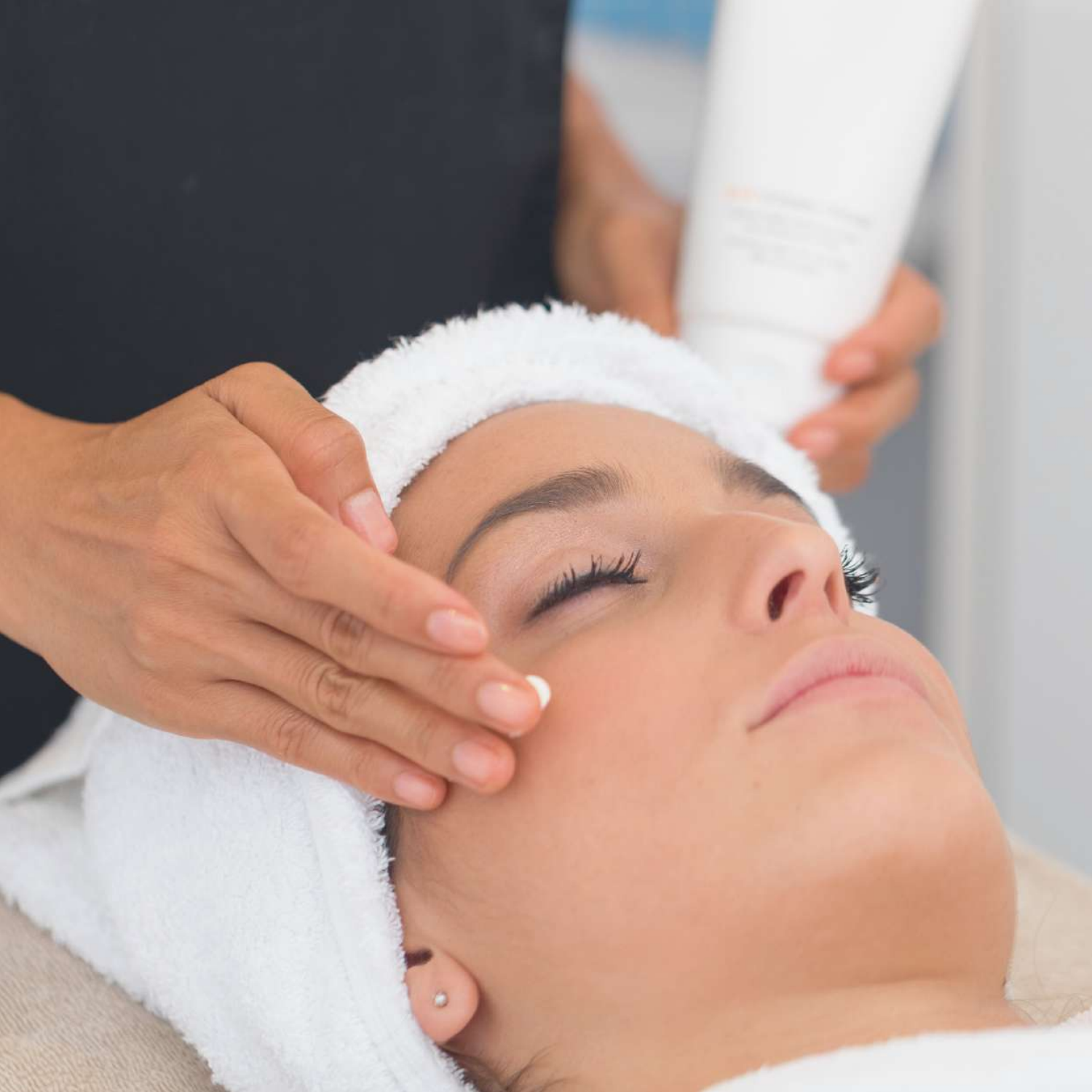# FACIALES FACIAL CARE · GESICHTSBEHANDLUNGEN

### **DIAMOND LIFEINFUSION 90mins.**

Este "Elixir de Juventud" es un tratamiento intensivo que proporciona una piel más firme, luminosa como un diamante y visiblemente más joven. Redefine el contorno facial, mejorando la textura cutánea y disminuyendo las arrugas y líneas de expresión en tan sólo una sesión.

This "Elixir of Youth" is an intensive treatment that provides firmer skin, luminous as a diamond and visibly younger. Redefines the facial contour, improving the skin texture and decreasing wrinkles and expression lines in just one session.

Dieses "Elixier der Jugend" ist eine intensive Behandlung, die eine festere, leuchtende und diamantähnliche Haut und sichtbar jünger darstellt. Definiert die Gesichtskontur neu, verbessert die Hautstruktur und reduziert Falten und Mimikfalten in nur einer Sitzung.

### **DIAMOND COCOON EXPERIENCE 60mins.**

Un renovador y revitalizante ritual diseñado para contrarrestar los efectos de la polución moderna y el estrés, como la tez apagada, las líneas de expresión, las arrugas o las manchas cutáneas. Un respiro desintoxicante que resulta en una piel radiante de belleza natural.

A renewing and revitalizing ritual designed to counteract the effects of modern pollution and stress, such as dull complexion, fine lines, wrinkles or skin blemishes. A detoxifying respite that results in naturally beautiful radiant skin.

Ein erneuerndes und revitalisierendes Ritual, das den Auswirkungen moderner Umweltverschmutzung und Stress wie fahlem Teint, feinen Linien, Falten oder Hautunreinheiten entgegenwirken soll. Eine entgiftende Atempause, die zu einer natürlich schönen, strahlenden Haut führt.

### **INHIBITFACE AND NECK LIFT 90mins.**

La solución ideal para minimizar los signos de la edad; gracias a sus ingredientes, este innovador tratamiento ayuda a relajar las contracciones faciales causantes de las líneas de expresión, proporcionando un espectacular efecto lifting: una alternativa al Botox.

The ideal solution to minimize the signs of age; thanks to its ingredients, this innovative treatment helps to relax the facial contractions that cause the lines of expression, providing a spectacular lifting effect: an alternative to Botox.

Die ideale Lösung, um die Altersspuren zu minimieren; dank seiner Inhaltsstoffe hilft diese innovative Behandlung, die Gesichtskontraktionen, die die Ausdruckslinien verursachen, zu entspannen und bietet einen spektakulären Lifting-Effekt: eine Alternative zu Botox.

### **GENTS'SPECIALCARE 60mins.**

Diseñado especialmente para el rostro masculino para proporcionarle la energía, vitalidad y frescura que necesita. Designed especially for the male face to provide the energy, vitality and freshness you need. Gesichtsbehandlung für Männer . Für das männliche Gesicht erstellt, versorgt diese Behandlung mit Energie, Vitalität und Frische.

### **CALMING & COMFORT 60mins.**

Recuperación, alivio, confort. Tratamiento específicamente concebido para devolverle a su piel toda su armonía y apariencia saludable. Los resultados: un cutis calmado y suave. Recomendado para pieles extremadamente sensibles, dañadas por el sol y embarazadas.

Recovery, relief, comfort. Treatment specifically conceived to restore all its harmony and healthy appearance to your skin. The results: a calm and smooth complexion. Recommended for extremely sensitive skin, sun damaged and pregnant women.

Erholung, Erleichterung, Trost. Eine Behandlung, die speziell entwickelt wurde, um Ihrer Haut ihre ganze Harmonie und ihr gesundes Aussehen zurückzugeben. Das Ergebnis: ein ruhiges und ebenmäßiges Hautbild. Empfohlen für extrem empfindliche Haut, sonnengeschädigte und schwangere Frauen.

## COMPLEMENTOS · COMPLEMENTS

EXTRA PREMIUM · Tratamiento intensivo contorno de ojos · Intensive eye countour treatment · Intensive Behandlung der Augenpartie EXTRA HIGIENIZACIÓN · Extracción de impurezas · Removal of impurities · Entfernung von Verunreinigungen MASAJE DE CUELLO Y HOMBROS 20min · Neck and shoulders massage 20min · Nacken- und Schultermassage 20 min CORRECCIÓN DE CEJAS · Eyebrow correction · Augenbrauenkorrektur TINTE DE CEJAS O PESTAÑAS · Eyebrow or eyelash tint · Augenbrauen oder Wimpern färben DEPILACIÓN LABIO SUPERIOR · Upper lip hair removal · Haarentfernung Oberlippe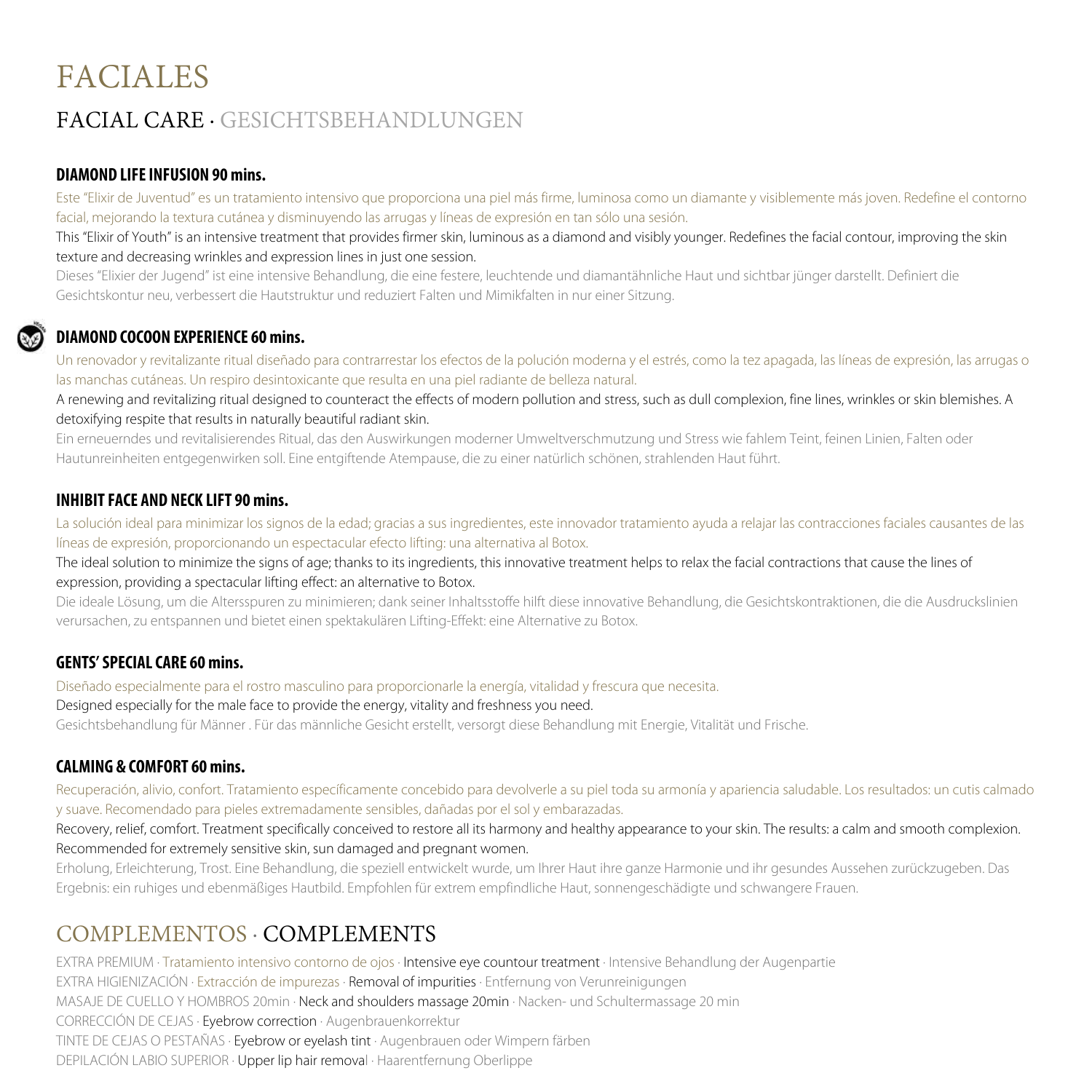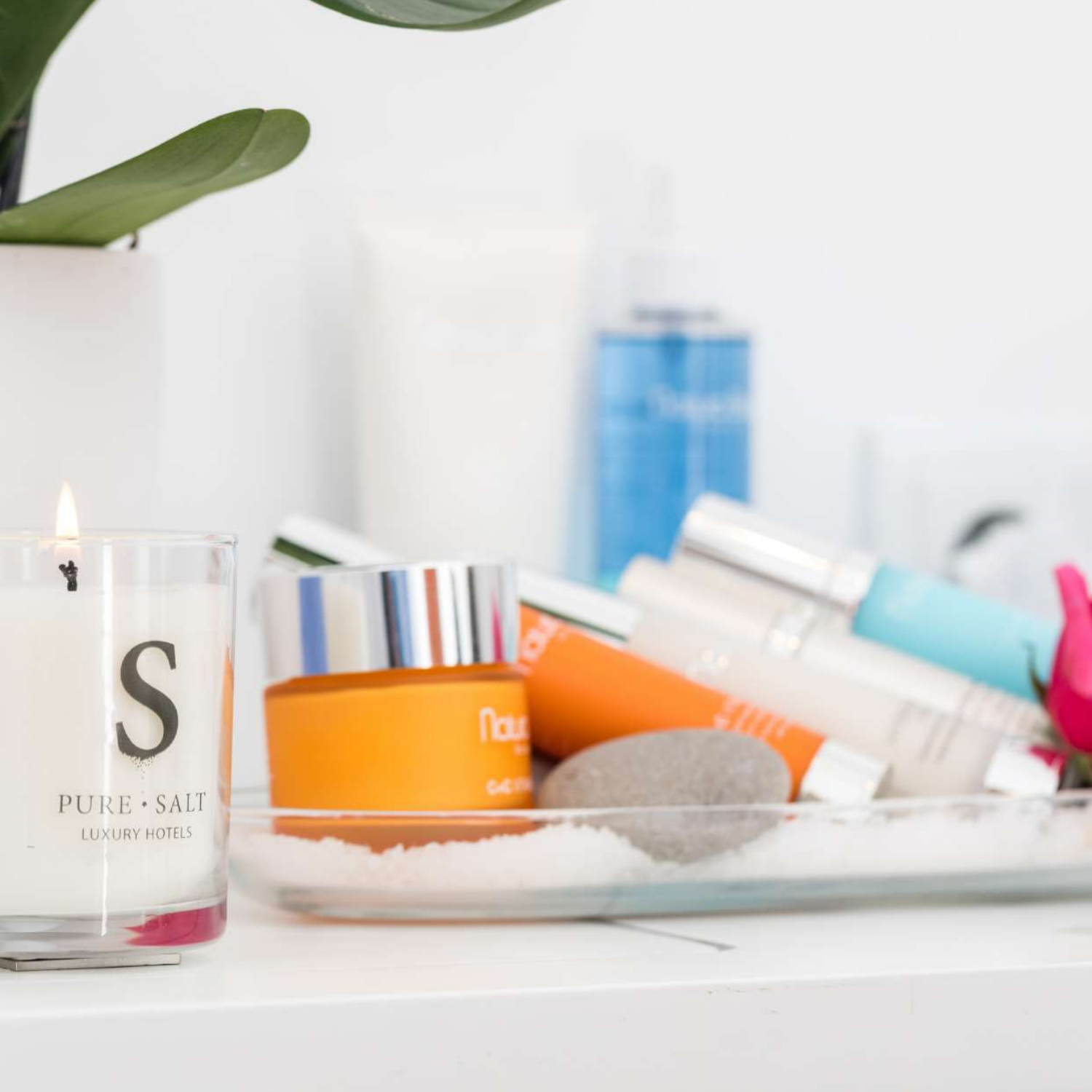# DELUXE BODY EXPERIENCE

### **PURESALT RITUAL 90mins.**

Tratamiento corporal purificante de cuerpo y mente. Las propiedades de la sal y los aceites esenciales junto con la envoltura de algas crean una experiencia única para su piel y sus sentidos

Body and mind purifying treatment. The properties of salt and essential oils, together with the seaweed wrap, create a unique experience for your skin and senses. Klärende Behandlung für Körper und Geist. Die Eigenschaften von Salz und ätherischen Ölen bewirken zusammen mit der Algenpackung ein einzigartiges Erlebnis für die Haut und die Sinne.

### **PURESALT RITUAL GLOBALEXPERIENCE 120mins.**

Meticuloso tratamiento diseñado para crear una experiencia de lujo única en Pure Salt Hotels. El resultado es un ritual global para su rostro, cuerpo y mente. Meticulous treatment designed to create a unique luxury experience at Pure Salt Hotels. The result is a global ritual for your face, body and mind. Sorgfältige Behandlung, die kreiert wurde um ein einzigartiges Luxuserlebnis in den Pure Salt Hotels anzubieten. Das Ergebnis ist ein ganzheitliches Ritual für Gesicht, Körper und Geist.

### **ME &MEEXPERIENCE 60 / 90mins.**

Mamás felices, embarazos felices. Ritual de lujo para embarazadas enfocado a las circunstancias especiales de la piel durante el embarazo y la lactancia que además contribuye al equilibrio emocional de las mamás.

Happy mums, happy pregnancies. Luxury ritual for pregnant women focused on the special circumstances of the skin during pregnancy and lactation that also contributes to the emotional balance of mothers.

Glückliche Mütter, glückliche Schwangerschaften. Luxus-Ritual für Schwangere, das sich auf die besonderen Hautverhältnisse während der Schwangerschaft und Stillzeit konzentriert und auch zur emotionalen Ausgeglichenheit der Mütter beiträgt.

### **HYDRATION VEIL 60mins.**

Exfoliación y masaje personalizado que renuevan su piel y sus sentidos. Una infusión de energía que aviva el espíritu. Una ola de frescor que evapora la fatiga. Una pausa relajante.

Exfoliation and personalized massage that renew your skin and your senses. An infusion of energy that revives the spirit. A wave of freshness that evaporates fatigue. A relaxing pause.

Peeling und personalisierte Massage, die Ihre Haut und Ihre Sinne erneuern. Ein Energieaufguss, der den Geist belebt. Eine Welle der Frische, die Müdigkeit verdunstet. Eine entspannende Pause.

# **THESOLUTION 60mins.**

Solución personalizada para tratar zonas localizadas y aliviar problemas específicos como flacidez, piernas cansadas o tensión muscular.

Personalized solution to treat localised areas and relieve specific problems such as flaccidity, tired legs or muscle tension.

Personalisierte Lösung zur Behandlung lokaler Bereiche und zur Linderung spezifischer Probleme wie Schlaffheit, müde Beine oder Muskelverspannungen.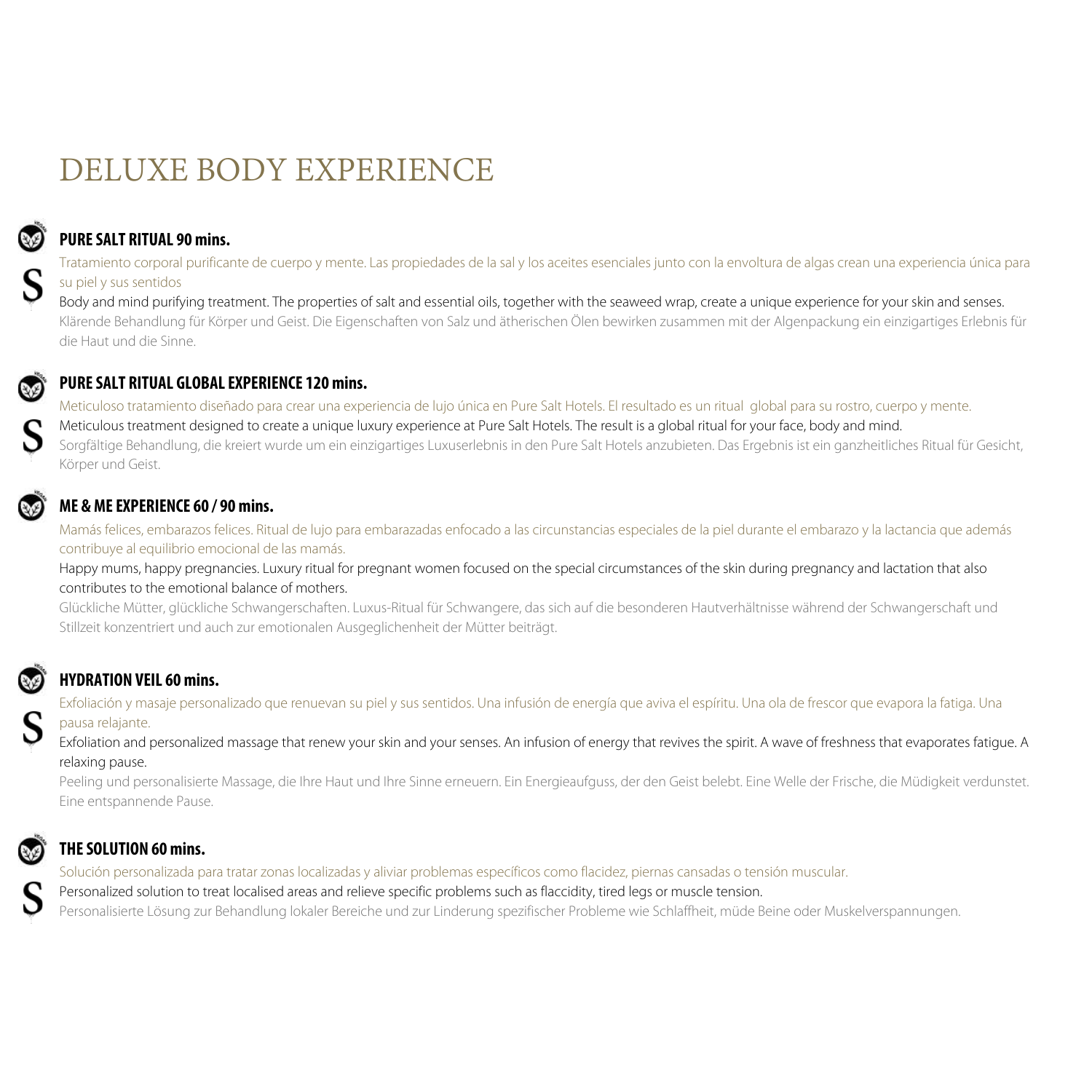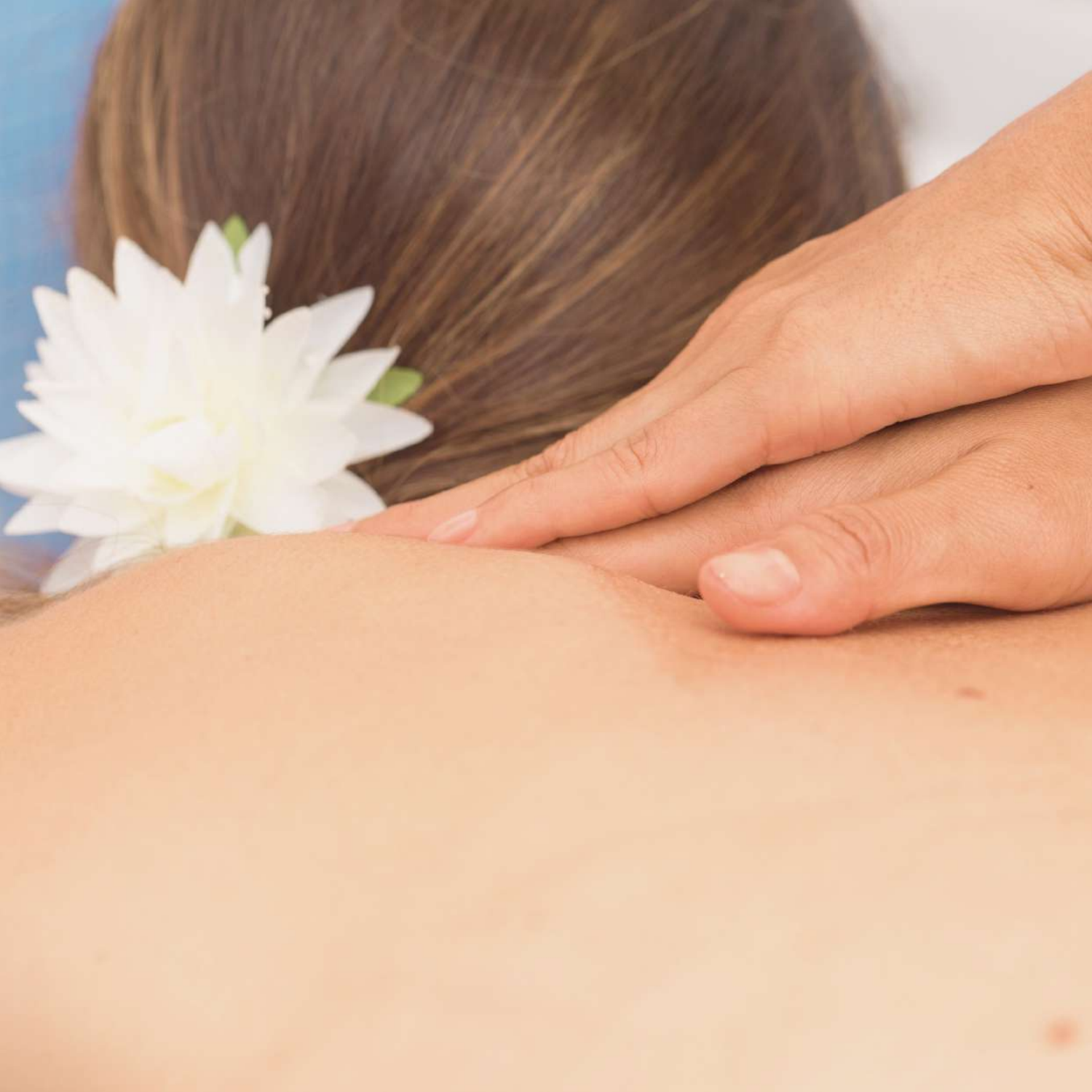# MASAJES

## MASSAGES · MASSAGEN



### **SUECO 30 / 60 / 90mins.**

El más tradicional de los masajes. Favorece la circulación sanguínea, la eliminación de toxinas y ayuda al cuerpo a relajarse y re-equilibrarse. The most traditional of massages. It promotes blood circulation, the elimination of toxins and helps the body to relax and re-balance. Die traditionellste aller Massagen. Sie fördert die Durchblutung, die Ausscheidung von Giftstoffen und hilft dem Körper, sich zu entspannen und wieder ins Gleichgewicht zu kommen.

### **FITNESS 30 / 60mins.**

Ideal para personas con alta actividad física. Alivia el dolor y la rigidez muscular. Ideal for people with high physical activity. Relieves pain and muscle stiffness. Ideal für Menschen mit hoher körperlicher Aktivität. Lindert Schmerzen und Muskelsteifheit.

### **HOLISTICEXPERIENCE 60 / 90 mins.**

Exclusivo masaje que fusiona las tradicionales técnicas del masaje Lomi-Lomi y Piedras Calientes con el objetivo de llevar la mente y el cuerpo a un estado de bienestar óptimo.

Exclusive massage that fuses the traditional techniques of Lomi-Lomi and Hot Stone massage with the aim of bringing the mind and body to a state of optimal wellbeing.

Exklusive Massage, die die traditionellen Techniken der Lomi-Lomi- und Hot-Stone-Massage miteinander verbindet, um Körper und Geist in einen Zustand optimalen Wohlbefindens zu versetzen.



### **ABHYANGA 60 / 90mins.**

Suave, relajante y equilibrante masaje que, con la ayuda de específicos aceites calientes, estimula los puntos de energía, mejorando la vitalidad y reduciendo los niveles de estrés.

Soft, relaxing and balancing massage that, with the help of specific hot oils, stimulates energy points, improving vitality and reducing stress levels. Sanfte, entspannende und ausgleichende Massage, die mit Hilfe spezieller heißer Öle Energiepunkte stimuliert, die Vitalität verbessert und Stress reduziert.

### **AROMATICCANDLEMASSAGE 60mins.**

El calor, la textura y el aroma del aceite de la vela hacen de este masaje una experiencia especialmente relajante y con importantes propiedades nutritivas para la piel. The heat, texture and aroma of the candle oil make this massage a particularly relaxing experience with important nourishing properties for the skin. Die Wärme, Textur und das Aroma des Kerzenöls machen diese Massage zu einem besonders entspannenden Erlebnis mit wichtigen pflegenden Eigenschaften für die Haut.

### **HEAVEN AND EARTH 30 / 60mins.**

Masaje energizante en el que se tratan las zonas reflejas del cuero cabelludo, cara y pies a través de relajantes maniobras y aceites. Energising massage in which the reflex zones of the scalp, face and feet are treated through relaxing maneuvers and oils. Energetisierende Massage, bei der die Reflexzonen von Kopfhaut, Gesicht und Füßen durch entspannende Griffe und Öle behandelt werden.



### **O SPA SIGNATURE 75mins.**

Masaje degustación de los 6 diferentes tipos de masaje de nuestro O Spa, ideal para indecisos y curiosos. Tasting massage of the 6 different types of massage at our O Spa, ideal for the indecisive and curious. Verkostungsmassage der 6 verschiedenen Massagearten in unserem O Spa, ideal für Unentschlossene und Neugierige.

### **Posibilidad demasajes a 4manos· Optional 4 handsmassages· Optionale 4-Hand-Massage**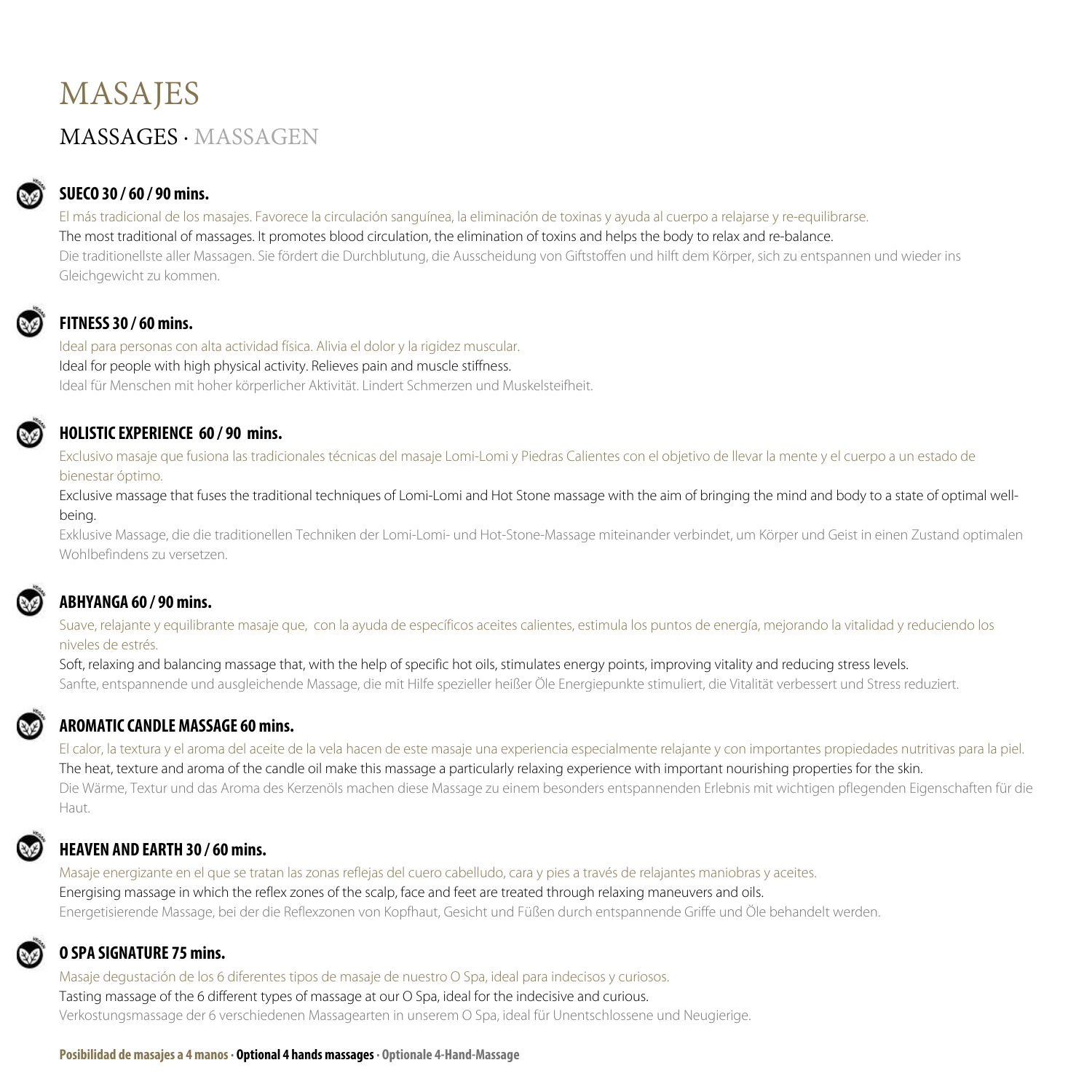# NAILS BAR

Manicura O Spa O Spa Manicure · O Spa Maniküre

Pedicura O Spa O Spa Pedicure · O Spa Pediküre

Esmaltado Exprés Express Nail Polish · Express Nagellack

Extras: Esmaltado manicura Francesa French Manicure Nail Polish Nagellack französische Maniküre

Esmalte Semipermanente Semi-Permanent Nail Polish

Semi-Permanent Nagellack

Esmalte Semipermanente (Retirar) Semi-Permanent Nail Polish (Remove) Semi-Permanent Nagellack (entfernen)

Masaje extra manos o pies Extra massage hands or feet Zusätzliche Massage Hände oder Füße.

# HAIR SPA

### **Sublime Gold**

Tratamiento antiedad que revitaliza y redensifica el cabello. Regenera el núcelo del cuero cabelludo y la fibra capilar.

Anti-aging treatment that revitalizes and redensifies the hair. Regenerates the core of the scalp and the hair fiber.

Anti-Aging-Behandlung, die das Haar revitalisiert und festigt. Regeneriert den Kern der Kopfhaut und die Haarfaser.

### **Platinum& Diamonds**

Tratamiento antiedad ara cabellos tratados o sin volumen. Aporta un extra de volumen y suavidad.

Anti-aging treatment for treated hair or without volume. Provides extra volume and softness.

Anti-Aging-Behandlung für behandeltes Haar oder ohne Volumen. Bietet zusätzliches Volumen und Geschmeidigkeit.

### Por favor pregunte a nuestro equipo si necesita depilaciones, peluquería o maquillaje

Please ask our team if you need hair removal, hairdressing or makeup. Bitte fragen Sie unser Team, wenn Sie Haarentfernung, Frisieren oder Make-up benötigen.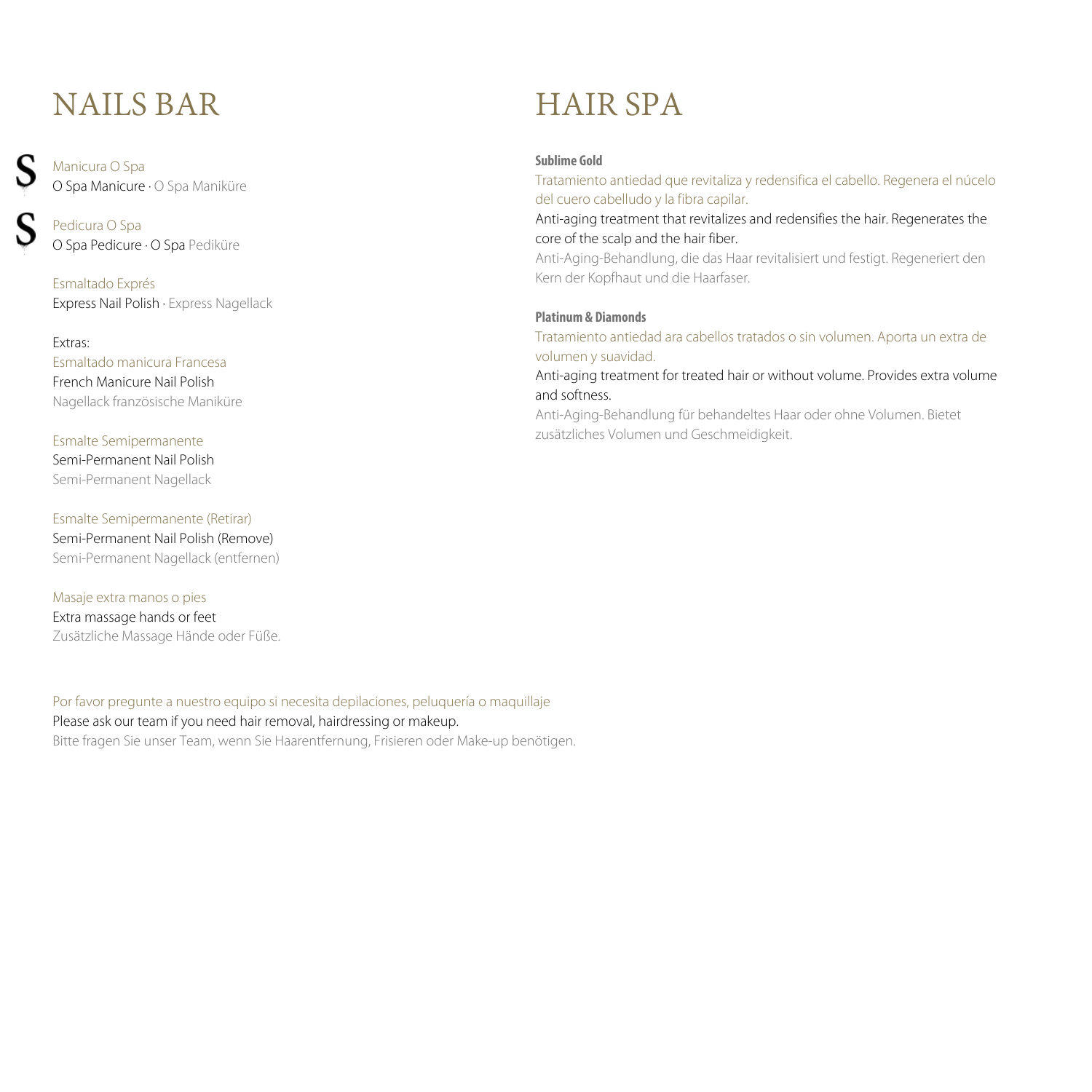## POLÍTICA DEL SPA

### SPA POLICY · SPA NUTZUNGSREGELN

LLEGADA AL SPA Arrival at Spa Ankunft im Spa

Rogamos rellenen el consentimiento informado a su llegada al Spa y antes de los tratamientos que va a disfrutar. Le invitamos a apagar su teléfono móvil y mantener un tono de voz moderado en todas las instalaciones. Tiene a su disposición el uso de albornoz, toallas, zapatillas y llave de taquilla, los cuales deben ser devueltos en la recepción del Spa al finalizar su jornada.

CÓDIGO DE VESTIMENTA Es obligatorio el uso de bañador y de chanclas en la zona termal. No está permitido el consumo de comida o bebidas alcohólicas a la zona de SPA. Fumar está prohibido. El tiempo estimado para realizar el circuito de Spa es de 1 hora y 30 minutos.

Please fill in the health questionnaire upon arrival at the Spa and before the treatments. We invite you to turn off your mobile phone and maintain a moderate tone of voice throughout the facilities. We have bathrobes, towels, flip flops and locker keys at your disposal. These must be returned to the Spa reception at the end.

DRESS CODE It is mandatory to use a swimming costume and flip flops throughout the spa area. Please refrain from bringing or wearing jewelry in the SPA, O Spa is not responsible for the loss or theft of your belongings or jewelry. The consumption of food or alcoholic beverages to the SPA area is not allowed. Smoking is prohibited. The estimated time to complete the Spa circuit is 1 hour and 30 minutes.

Bitte füllen Sie die Zustimmung bei Ankunft im Spa und vor Nutzung der Behandlungen aus. Wir bitten Sie Ihr Handy in allen Einrichtungen entweder auszuschalten oder leise zu stellen. Wirhalten Bademäntel, Badetücher, Slippers und einen Schließfachschlüssel für Sie bereit. Bitte geben Sie diese Gegenstände an der Spa Rezeption ab wenn Sie den Spa Bereich verlassen.

KLEIDERORDNUNG Das Tragen von Badekleidung und entsprechende Fußbekleidung im Thermalbereich ist Pflicht. Bitte bringen Sie keine Schmuckstücke mit in den SPA oder tragen Sie keine Verantwortung dafür, oder Spa ist nicht verantwortlich für den Verlust oder Diebstahl Ihrer Sachen oder Schmuckstücke.

Der Verzehr von Speisen oder alkoholischen Getränken ist im SPA-Bereich nicht gestattet. Rauchen ist verboten.

Die geschätzte Dauer im Thermalbereich des Spas beträgt 1 Stunde und 30 Minuten.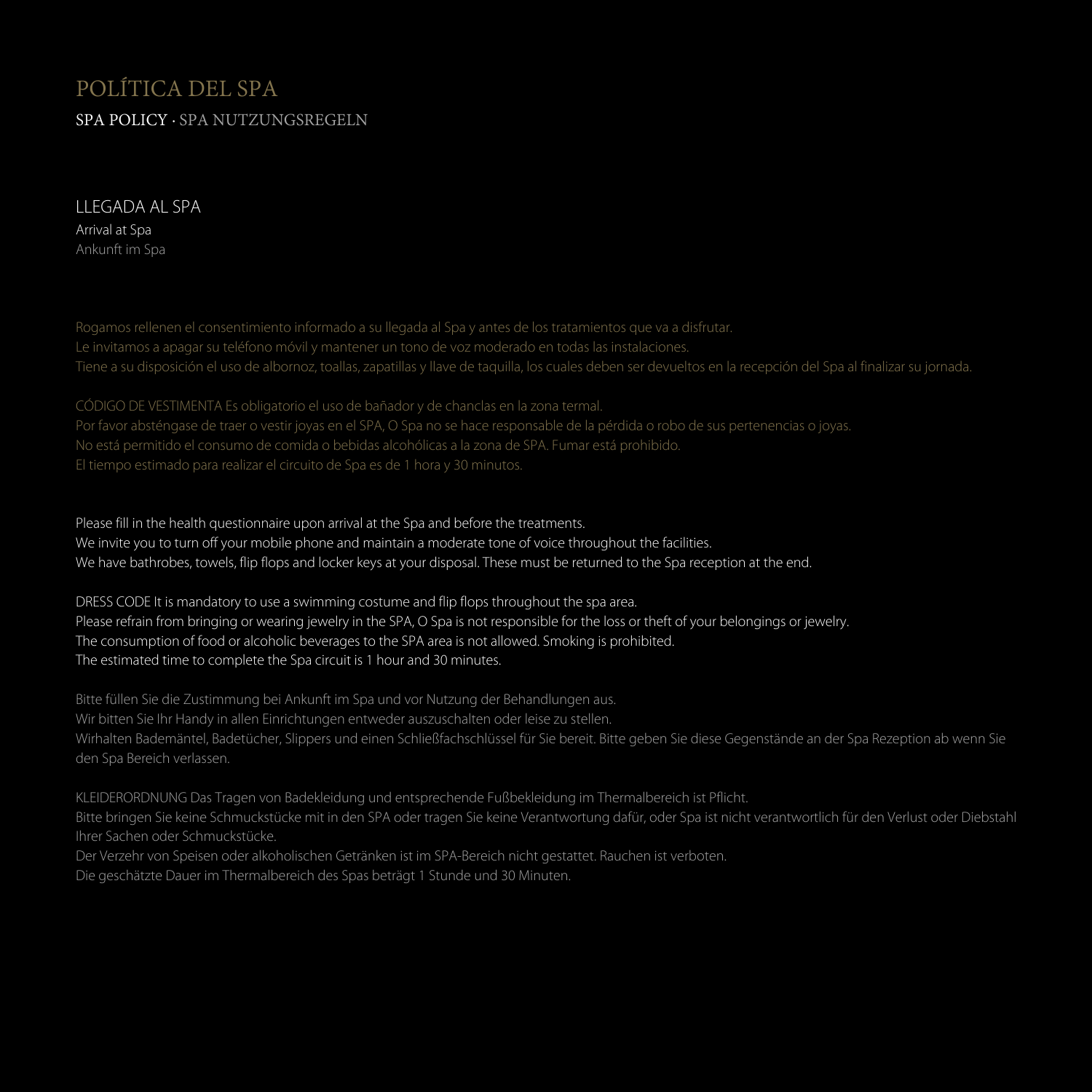## RESERVAS

### Reservations

Reservierungen

está indicada en el teléfono de su habitación. Le rogamos realice sus reservas de tratamientos con anterioridad.

To make a booking, please visit the Spa or call the hotel reception. If you are staying at the hotel, you can dial the extension of the Spa which can be found on the phone in your room. We please ask you to make your bookings with as much notice as possible. Um einen Termin zu vereinbaren, können Sie sich direkt an de Spa wenden oder die Hotel-Rezeption telefonisch kontaktieren. Wenn Sie im Hotel wohnen, wählen Sie direkt die Verbindungsnummern zum Spa die am Telefon Ihres Zimmers erscheint. Wir bitten Sie Ihren Terminabsprache im voraus zu unternehmen.

# CHECK-IN PARA TRATAMIENTOS

## Check-In for treatments

Check-In für Behandlungen

Recomendamos acudir a su cita 15 minutos antes de la hora acordada para prepararse y poder disfrutar del tiempo total de su tratamiento. We recommend you to turn up at the Spa 15 minutes before your treatment so you can prepare yourself and be able to enjoy the total time of your treatment.

Wir empfehlen bereits 15 Minuten vor dem Termin Ihrer Behandlung bereit zu sein um diese mit Ruhe zu beginnen und voll und ganz zu genießen.

## CANCELACIONES

Cancellations

Stornierungen

Si necesita cancelar su reserva, deberá hacerlo con al menos 24 horas de antelación. En caso de que no acuda a la cita y no avise de ello, tendrá que pagar la tarifa completa del tratamiento reservado.

If you need to cancel your booking, you must do so with at least 24 hours' notice. In the case that you did not turn up for your appointment, you would have to pay the full rate of the treatment reserved.

Sollten Sie Ihren Termin absagen wollen, bitten wir Sie mindestens 24 Stunden vorher die Absage zu melden. In dem Fall dass der Termin nicht rechtzeitig oder überhaupt nicht abgesagt wird, wird die reservierte Behandlung in Rechnung gestellt.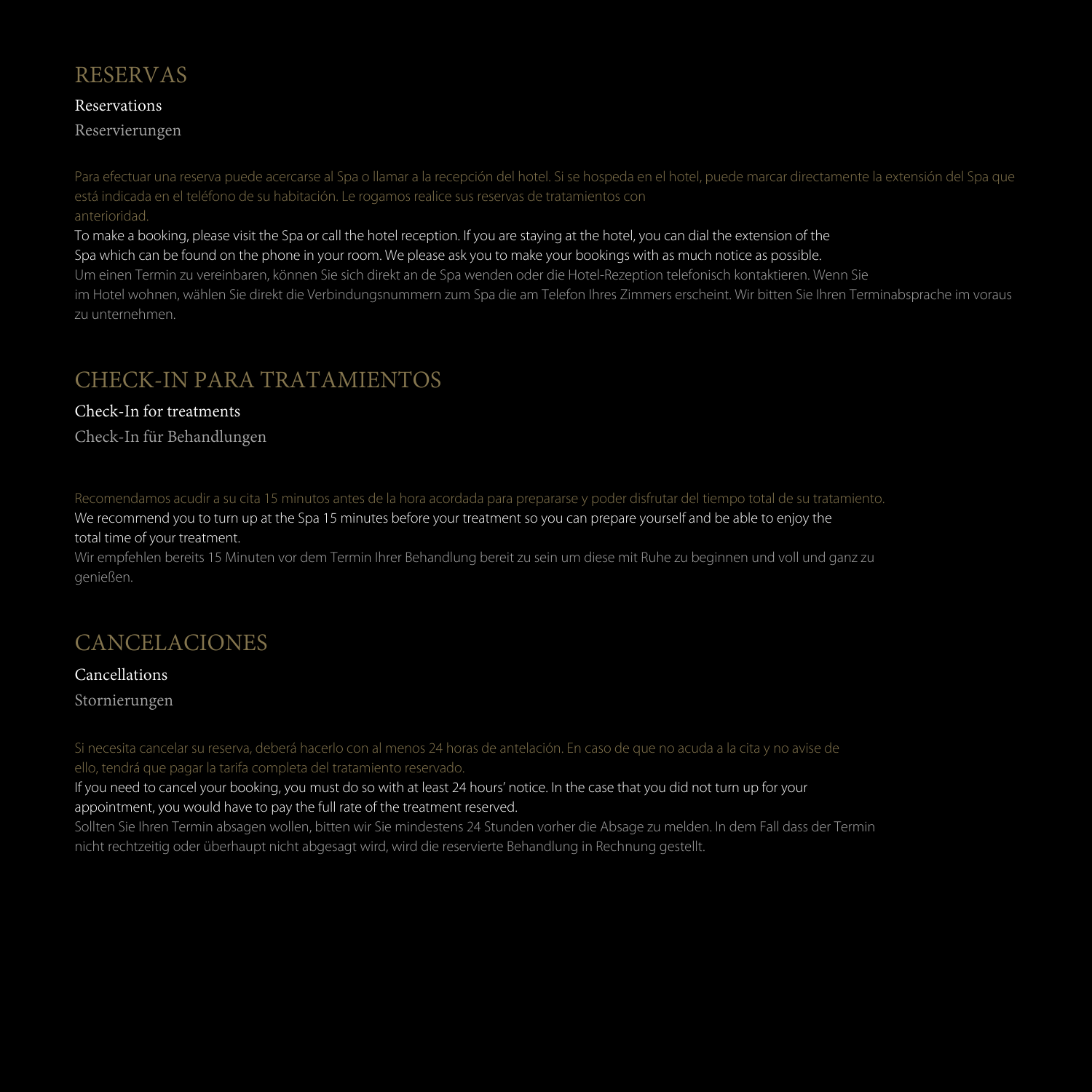